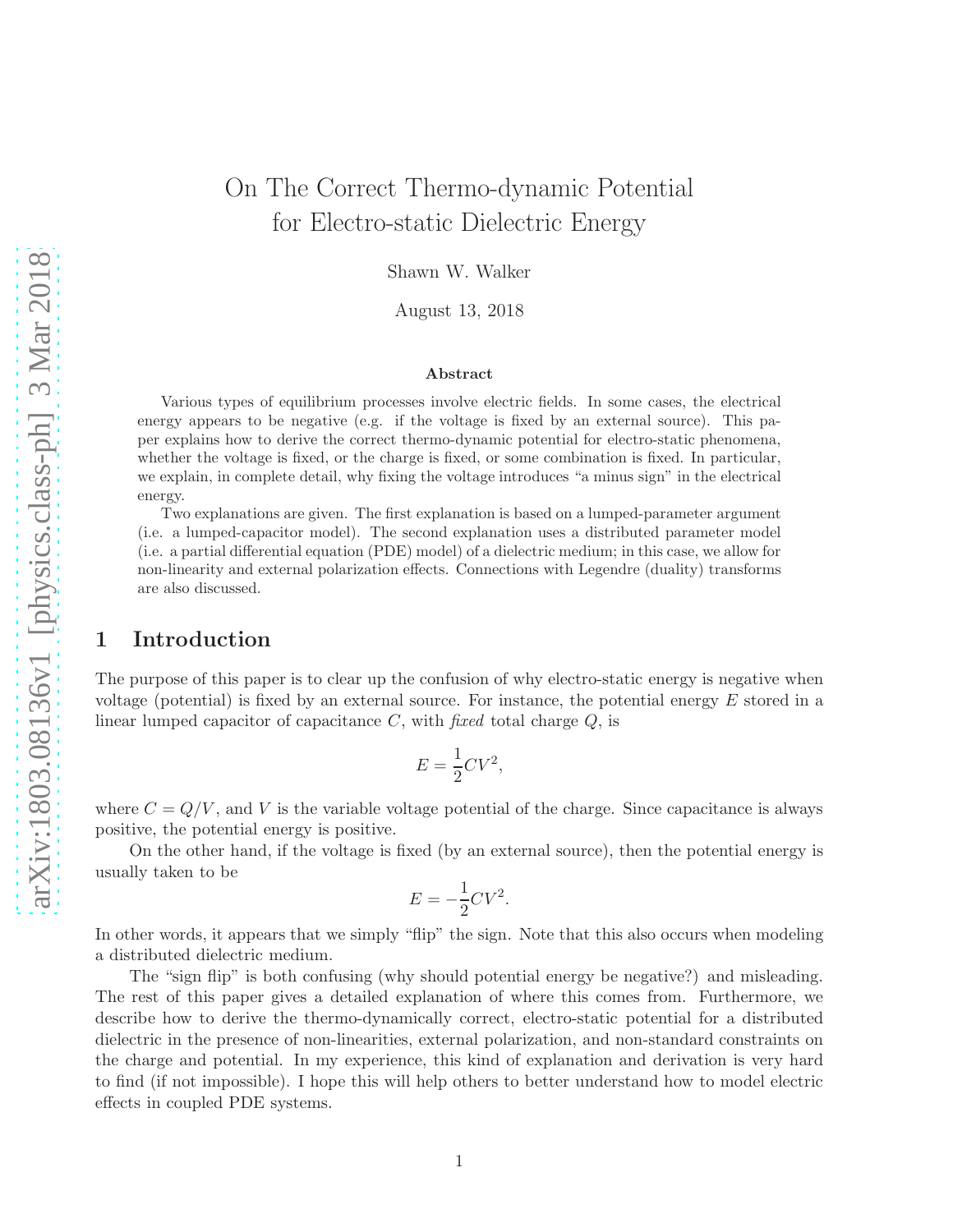### 1.1 Background of the Reader

The reader should have some familiarity with basic physics, e.g. electro-statics, introductory calculus of variations, and basic partial differential equations (PDEs). Only an undergraduate level of PDE theory is needed, as well as integration by parts (Gauss' divergence theorem) on domains in  $\mathbb{R}^3$ . Some knowledge of weak formulations of PDE is beneficial, but not required. In particular, we do not emphasize issues with function spaces (e.g. the voltage potential  $\varphi$  is a function in  $H^1(\Omega)$ ); our main purpose here is in modeling issues. One can easily add the function space aspects if desired.

#### 1.2 Outline

Section [2](#page-1-0) describes a lumped parameter model for the energy stored in a capacitor. In Section [3,](#page-4-0) we give a PDE argument for deriving the free energy stored in a dielectric (in a general domain) when the boundary potential is fixed. Section [4](#page-6-0) further justifies the argument in Section [3,](#page-4-0) as well as generalizing the problem to include extraneous charges and spontaneous (or fixed) polarization. We further expand on this modeling approach in Section [5](#page-10-0) by considering the situation where one fixes a non-linear combination of the boundary potential and boundary charge. We conclude with some remarks in Section [6.](#page-11-0)

# <span id="page-1-0"></span>2 A (Linear) Lumped Capacitor

### <span id="page-1-4"></span>2.1 Preliminaries

Suppose two parallel plates (a "capacitor") carry an amount of electric charge Q. The presence of the charge *induces* an electric field everywhere, with a net *potential difference* V across the two plate. The capacitance  $C$  of the parallel plates is defined by

<span id="page-1-1"></span>
$$
C = \frac{Q}{V}.\tag{1}
$$

<span id="page-1-6"></span>The amount of electrical energy  $E$  (also called dielectric energy) stored in a capacitor is equal to the work done in establishing the electric field between the plates (assuming no losses). It is given by

$$
E = \int_0^Q V(q) \, dq = \int_0^Q \frac{q}{C} \, dq = \frac{1}{2} \frac{Q^2}{C} = \frac{1}{2} CV^2 = \frac{1}{2} QV,\tag{2}
$$

where C is assumed constant while the charge is deposited; note: we used the definition of  $C(1)$  $C(1)$ .

### <span id="page-1-5"></span>2.2 Application: Perturbing Capacitance

In performing experiments, one usually holds certain variables *fixed*. Since electric fields and potentials originate from the presence of electric charge, it is reasonable that charge can be used as a control parameter in experiments. Thus, if we fix Q, then  $E = \frac{1}{2}$  $rac{1}{2} \frac{Q^2}{C}$  $\frac{Q^2}{C}$ . Moreover, if the capacitance  $C = C(s)$  depends on some parameter s (e.g. by changing the relative permittivity), then the change in potential energy with respect to s, while holding Q fixed, is given by

$$
\frac{dE(s)}{ds} = -\frac{1}{2}\frac{Q^2}{C(s)^2}\frac{dC}{ds} = -\frac{1}{2}\frac{dC(s)}{ds}V(s)^2.
$$
\n(3)

Next, consider the case of fixing the voltage. It is tempting to posit

<span id="page-1-3"></span><span id="page-1-2"></span>
$$
E = \frac{1}{2}C(s)V^2,
$$
\n<sup>(4)</sup>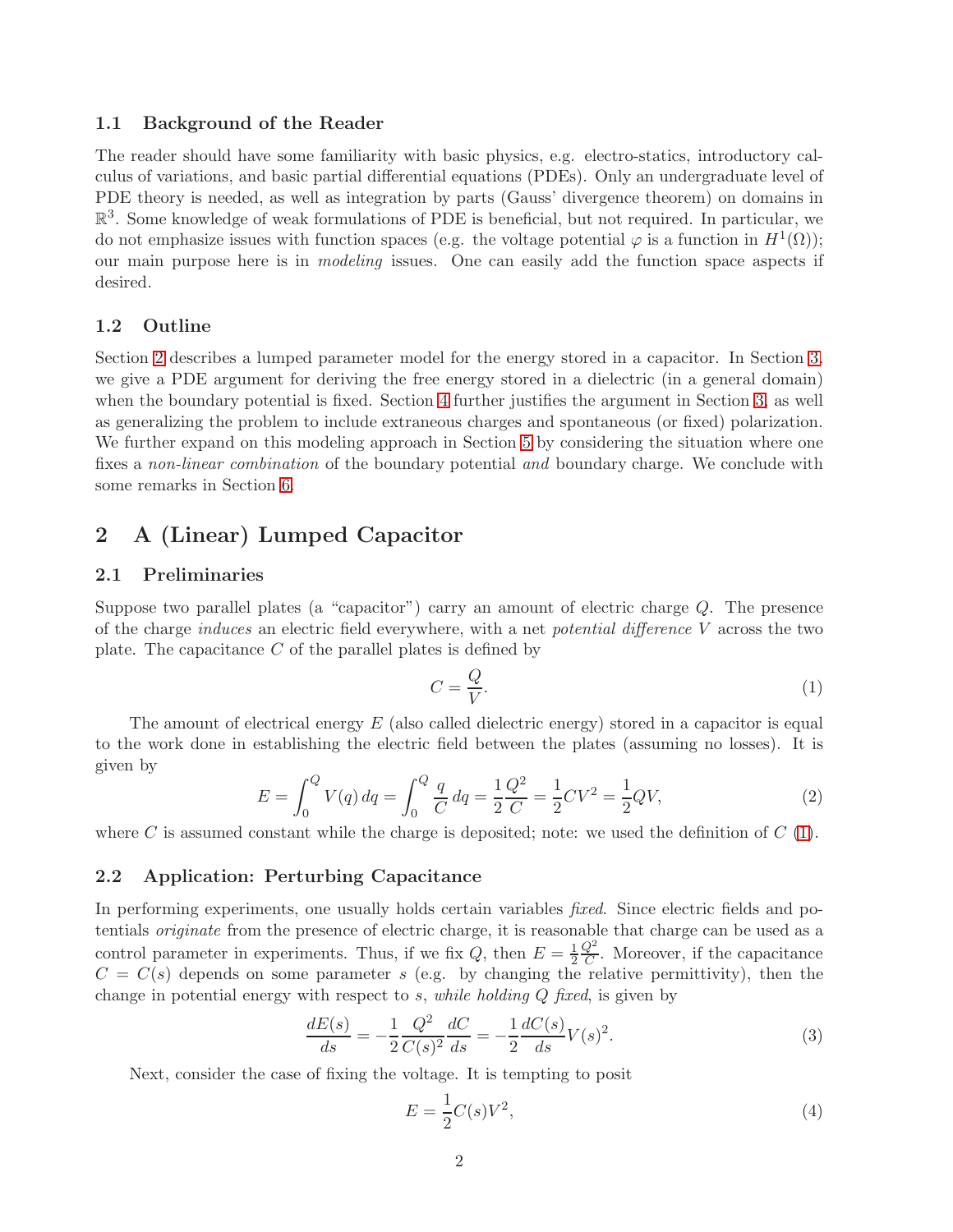as the potential energy and differentiate with respect to s to obtain

$$
\frac{dE(s)}{ds} = \frac{1}{2} \frac{dC(s)}{ds} V^2,
$$

which has the opposite sign as  $(3)$ . But this is incorrect because experiments show that  $[1, Vol. 2]$ 

$$
\frac{dE(s)}{ds} = -\frac{1}{2}\frac{dC(s)}{ds}V^2
$$

holds true when prescribing the voltage. The discrepancy is because [\(4\)](#page-1-3) is **not** the correct thermodynamic potential energy when fixing the applied voltage.

#### 2.3 Fixing the Voltage Difference Across the Plates

Is it physically possible to exactly  $\hat{f}x$  the applied voltage? No! It is not possible to change the potential without doing something with the charge distributions. The charges created the potential in the first place. So fixing the voltage is not a natural variable to control in electrical phenomena.

You may object and say that a battery can do this, i.e. a battery is an *idealization* that can take (or give) any amount of charge to keep the potential difference fixed. This is true, but you must now model the entire system which is composed of the capacitor *and* battery, i.e. the capacitor is no longer an isolated system, which was the case when the charge was fixed.

The following sections describe one way to model the coupled battery and capacitor system; this follows the argument in [\[3,](#page-12-1) pg. 119].

#### 2.3.1 Lumped Modeling of a Battery

One can think of a battery as, in fact, an *extremely large* capacitor  $C_0$  with an extremely large amount of charge  $Q_0$  (i.e. a reservoir of charge). They are so large, that they dwarf the capacitance and charge of the parallel plate system we considered in Section [2.1.](#page-1-4)

We now make the following fundamental assumption:

$$
(battery assumption) Q0 \gg Q, C0 \gg C.
$$
 (5)

Next, define the total charge and capacitance of the entire *isolated* system:

$$
Q_t = Q_0 + Q, \t C_t = C_0 + C,
$$
\t(6)

where we have assumed (for simplicity) that the "battery" and capacitor are connected in parallel (this is not critical though). Since the system is isolated, the total charge  $Q_t$  is fixed. Moreover, we assume  $C_0$  is *constant* but C may vary (because of changing the permittivity constant, as in Section [2.2\)](#page-1-5).

From the assumption, we conclude that

$$
Q_t \approx Q_0,\tag{7}
$$

and by the definition of capacitance, we have

$$
V = \frac{Q_0}{C_0} = \frac{Q}{C} = \frac{Q_t}{C_t}.
$$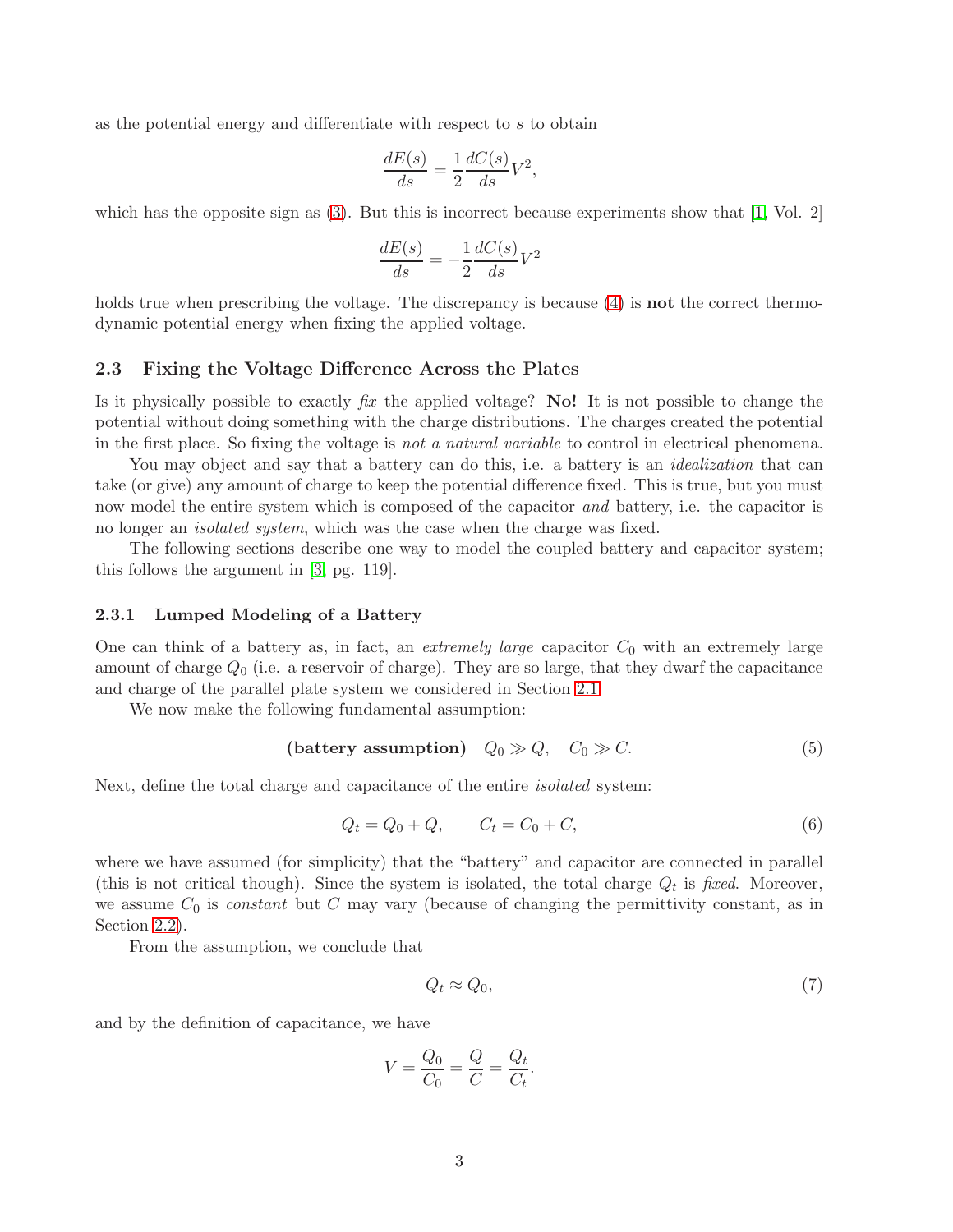#### 2.3.2 Stored Energy Of The Battery

Next, let us compute (and approximate) the stored electrical energy in the "battery". From [\(2\)](#page-1-6), we get

$$
E_0 = \frac{1}{2} \frac{Q_0^2}{C_0} = \frac{1}{2} \frac{(Q_t - Q)^2}{C_0} = \frac{1}{2} \frac{Q_t^2}{C_0} \left( 1 - \frac{Q}{Q_t} \right)^2
$$
  
=  $\frac{1}{2} \frac{Q_t^2}{C_0} \left( 1 - 2\frac{Q}{Q_t} + \left(\frac{Q}{Q_t}\right)^2 \right)$   
 $\approx \frac{1}{2} \frac{Q_t^2}{C_0} \left( 1 - 2\frac{Q}{Q_t} \right) = \frac{1}{2} \frac{Q_t^2}{C_0} - Q \frac{Q_t}{C_0},$  (8)

where we dropped  $(Q/Q_t)^2$  because it is negligible compared to  $2(Q/Q_t)$ . Furthermore, we have

$$
\frac{Q_t}{C_0} \approx \frac{Q_0}{C_0} = V.
$$

So then

$$
E_0 \approx \frac{1}{2} \frac{Q_t^2}{C_0} - QV,\tag{9}
$$

where the first term is a *fixed constant*.

#### 2.3.3 Total Energy

The energy of the small capacitor, is of course  $E = \frac{QV}{2}$  by [\(2\)](#page-1-6). Thus, the total energy of the isolated system is the sum:

$$
E_t = E_0 + E \approx \frac{1}{2} \frac{Q_t^2}{C_0} - QV + \frac{1}{2} QV = \frac{1}{2} \frac{Q_t^2}{C_0} - \frac{1}{2} QV,
$$
\n(10)

where the first term is a fixed constant and  $V$  is *approximately* constant. For the purposes of energy perturbation (or finding energy minimizers), one can obviously drop the first term. This gives the following *thermodynamic potential* when  $V$  is fixed:

$$
\widetilde{E}_t := -\frac{1}{2}CV^2,\tag{11}
$$

where we used the definition of the capacitance [\(1\)](#page-1-1). Note the minus sign! Thus, assuming  $C = C(s)$ and following the argument in Section [2.2,](#page-1-5) differentiating with respect to  $s$  gives

$$
\frac{d}{ds}\widetilde{E}_t(s) = -\frac{1}{2}\frac{dC(s)}{ds}V^2,
$$

which has the correct sign (as based on experiments  $[1, Vol. 2]$ ). We remark that an alternative derivation of the energy (with the minus sign) is given in [\[1,](#page-12-0) Vol. 2].

#### 2.4 Legendre (Duality) Transform

The above derivation is rather involved. Typically, one uses a Legendre transform to hide these details. One can think of Q and V as dual variables; their product has units of energy.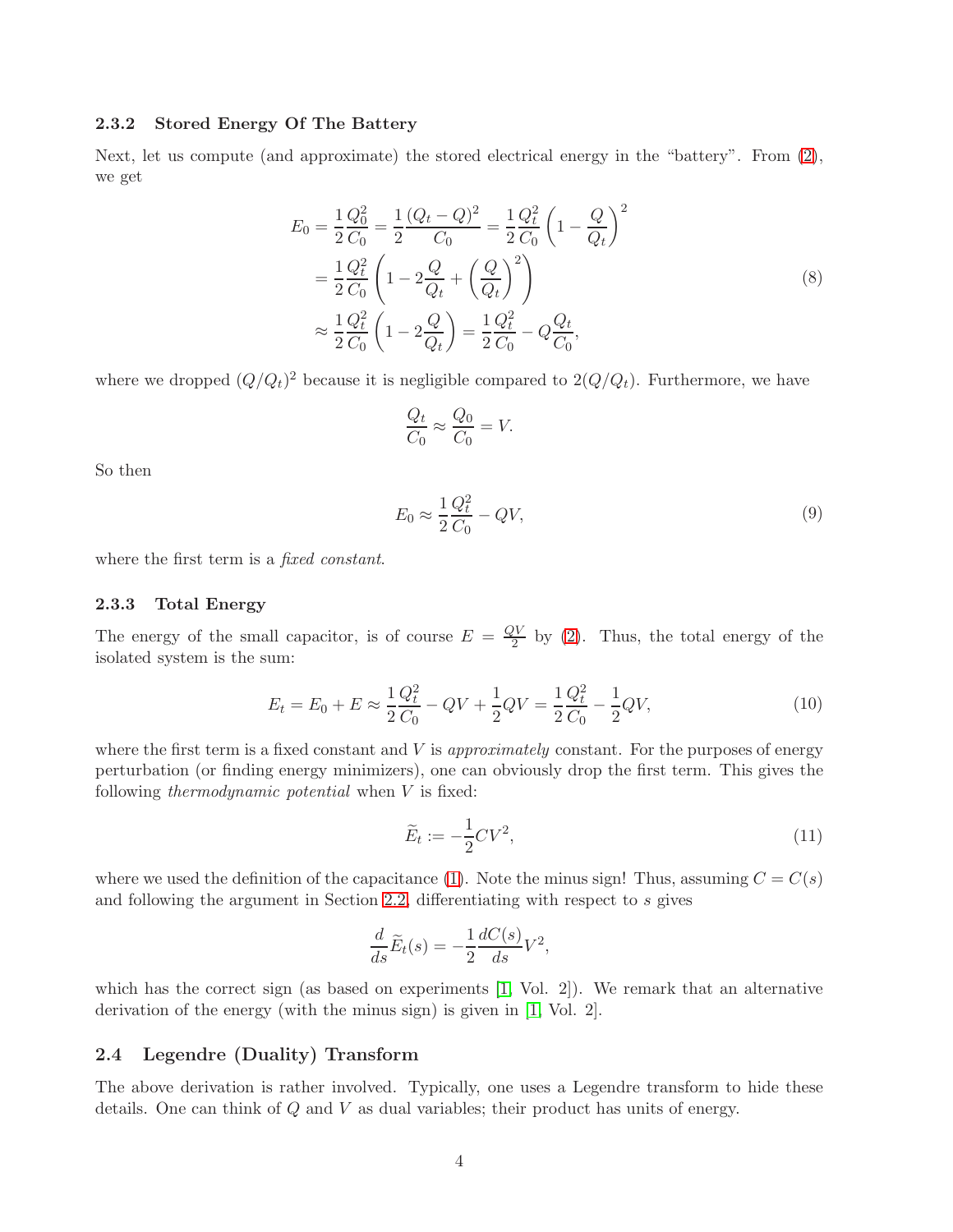When Q is the control variable, the energy stored in the single capacitor is simply  $E = \frac{Q^2}{2C}$  $\frac{Q}{2C}$ . In order to shift the control variable to  $V$ , we define the *conjugate energy* by a (non-standard) Legendre transform, i.e.

$$
E^* = E - QV = \frac{Q^2}{2C} - QV = \frac{QV}{2} - QV = -\frac{1}{2}QV = -\frac{1}{2}CV^2,
$$
\n(12)

which is the correct thermodynamic potential to use when  $V$  is fixed. This lets one ignore the battery argument. Note that  $E^*$  is convex in Q since V is fixed. Indeed, for a given V, the isolated system finds a minimum Q at equilibrium. This is discussed more in Sections [3](#page-4-0) and [4.](#page-6-0)

Remark 1. Legendre transforms are common in thermodynamics. The purpose of making the duality transform is to avoid explicitly dealing with the "reservoir" argument. Some variables are convenient to think about as control variables (e.g. the voltage) because they are easy to measure. But in reality, they are not so easy to control or fix in an isolated system. One has to model a reservoir to make it work.

The same arguments hold if the small capacitor is replaced by a distributed system (e.g. Laplace's equation, an integral of the Dirichlet energy  $\int_{\Omega} \varepsilon |\nabla V|^2$ , etc.). The battery part of the total energy can still be treated as a lumped object. One needs to use the fact that Q is related to the surface charge density on the small capacitor and identify it with the Neumann data  $\nu \cdot (\varepsilon \nabla V)$ (see [\[2\]](#page-12-2) for an explanation of this). We explain this in more detail in Section [3.](#page-4-0)

# <span id="page-4-0"></span>3 A Simple PDE Argument

The previous explanation is adequate, but is not very general. Here we consider a distributed system and model the electric field with a PDE.

#### 3.1 Energy of the Dielectric

Let  $\Omega$  be the domain of the dielectric with permittivity  $\varepsilon$ . The potential is denoted by  $\varphi : \Omega \to \mathbb{R}$ . The energy of the dielectric, with no other extraneous charges, is given by

<span id="page-4-2"></span>
$$
J(\varphi) = \frac{1}{2} \int_{\Omega} \varepsilon |\nabla \varphi|^2,\tag{13}
$$

where  $\varphi$  solves the PDE [\(14\)](#page-4-1) (fixed boundary charge). Note: we derive this in Section [4.2.](#page-7-0) For now, we take  $(13)$  as given from *physics*.

The next section further discusses the fixed boundary charge case. In Section [3.3,](#page-5-0) we describe how the energy changes when fixing the potential on the boundary of  $\Omega$ .

#### 3.2 Neumann

Let us consider the case where some charge distribution q is fixed on the boundary:  $\Gamma = \partial \Omega$ . The equilibrium potential (up to an arbitrary constant) satisfies

<span id="page-4-1"></span>
$$
-\nabla \cdot (\varepsilon \nabla \varphi) = 0, \text{ in } \Omega,
$$
  

$$
\nu \cdot (\varepsilon \nabla \varphi) = q, \text{ on } \Gamma,
$$
 (14)

provided  $\int_{\Gamma} q = 0$  (otherwise, there is no equilibrium solution). In what follows, for simplicity, we assume  $\Omega$  is surrounded by a perfect conductor.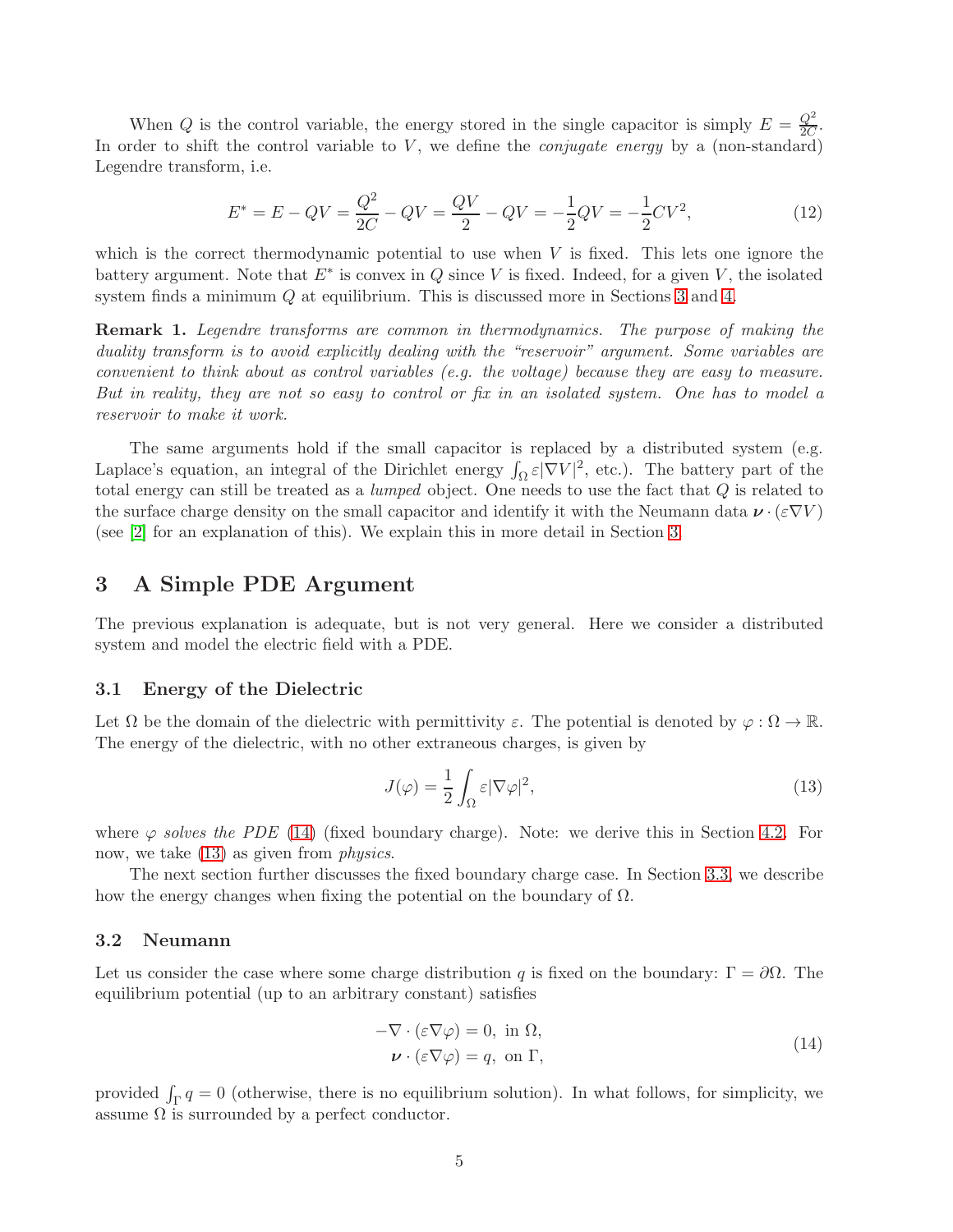Let  $\varphi^* = \varphi^*(\varepsilon)$  be the equilibrium solution, which depends on  $\varepsilon$ . We assume that changes in  $\varepsilon$ will not affect q, i.e. q is fixed irrespective of the material in  $\Omega$ . It is presumed that the charges are permanently attached to material objects which are then fixed. The case of  $q = 0$ , i.e. insulating boundary conditions, is a standard setting (of course, in this case, the equilibrium solution  $\varphi^*$  is an arbitrary constant.)

Hence, this is an **isolated system** with respect to changes in  $\varepsilon$ , because the outside world is shielded by the perfect conductor. Note that the constant (or mean value part) of  $\varphi^*$  does depend on the environment outside  $\Omega$ , i.e. the conductor will have some constant potential. But this has no *effect* on the energy.

The free energy in this case is given by [\(13\)](#page-4-2). Thus, if we want to know how the free energy changes with respect to  $\varepsilon$ , then we simply compute

<span id="page-5-1"></span>
$$
\delta_{\varepsilon} J(\varphi^*) = \delta_{\varepsilon} \left( \frac{1}{2} \int_{\Omega} \varepsilon |\nabla \varphi^*|^2 \right),\tag{15}
$$

where we note that  $\varphi^* = \varphi^*(\varepsilon)$ . So, [\(15\)](#page-5-1) is evaluated by plugging in  $\delta_{\varepsilon} \varphi^*$ , which is the solution of a PDE obtained by differentiating the PDE [\(14\)](#page-4-1) with respect to  $\varepsilon$ .

#### <span id="page-5-0"></span>3.3 Dirichlet

Let us consider the case where the potential  $\varphi$  is fixed on Γ, i.e.  $\varphi = q$  on Γ and q is fixed. The equilibrium potential satisfies

<span id="page-5-2"></span>
$$
-\nabla \cdot (\varepsilon \nabla \varphi) = 0, \text{ in } \Omega,
$$
  

$$
\varphi = g, \text{ on } \Gamma.
$$
 (16)

This problem is essentially equivalent to [\(14\)](#page-4-1) if one invokes the Dirichlet-to-Neumann map. The Neumann data  $v \cdot \varepsilon \nabla \varphi$  can be interpreted as a surface charge density. According to electric theory, this is really what creates the electric field inside  $\Omega$ .

### 3.3.1 Work Done By The Battery

Let  $\varphi^* = \varphi^*(\varepsilon)$  be the equilibrium solution, which depends on  $\varepsilon$ . We assume that changes in  $\varepsilon$  will not affect g, i.e.  $\varphi = g$  is fixed irrespective of the material in  $\Omega$ . What does this mean or imply?

Changing  $\varepsilon$  anywhere in  $\Omega$  will change  $\nu \cdot \varepsilon \nabla \varphi$  on  $\Gamma$ , even if  $\varepsilon$  is fixed on  $\Gamma$ . This is equivalent to the local charge density  $q \equiv \nu \cdot \varepsilon \nabla \varphi$  changing. The charge density may become less dense in some areas but more dense elsewhere. Since we assume the potential on the boundary is fixed, this cannot happen without some assistance from the outside world. In particular, the voltage source (e.g. the battery) must do work to move (and supply) these charges around while keeping the potential fixed. This amount of work is given by

<span id="page-5-3"></span>work done by the battery: 
$$
= -\int_{\Gamma} g \delta_{\varepsilon} q = -\int_{\Gamma} g \delta_{\varepsilon} (\nu \cdot \varepsilon \nabla \varphi),
$$
 (17)

i.e. multiply the change in charge by its potential. (If you are wondering about the minus sign, then read Section [4.](#page-6-0))

Therefore, the dielectric domain is **not** an isolated system with respect to changes in  $\varepsilon$ . The correct isolated system consists of the dielectric domain and the voltage source.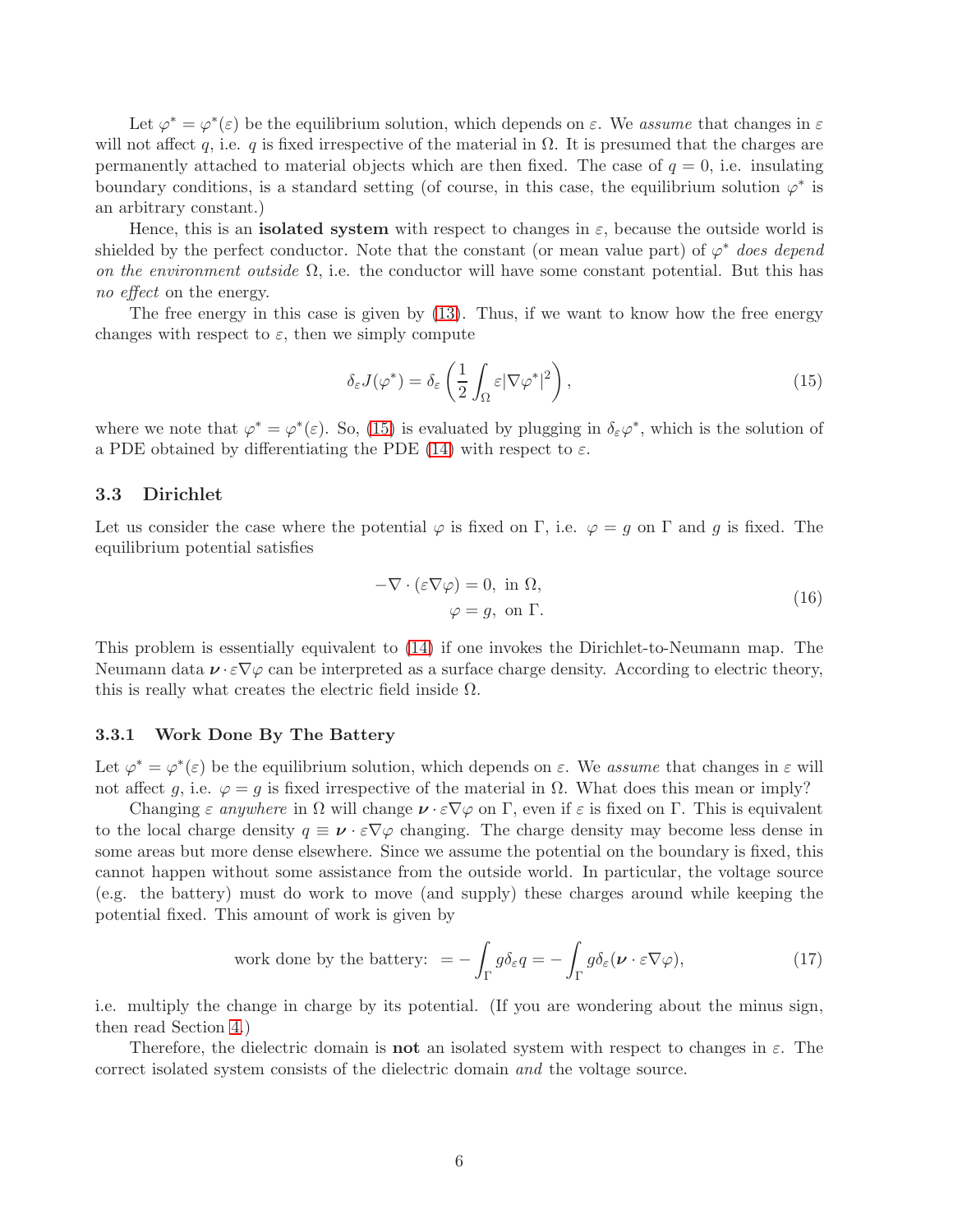#### 3.3.2 Change in Free Energy

So, if we want to know how the free energy changes with respect to  $\varepsilon$ , then we must account for the work done by the battery:

$$
\delta_{\varepsilon} \text{ (free energy)} = \delta_{\varepsilon} J(\varphi^*) - \int_{\Gamma} g \delta_{\varepsilon} (\boldsymbol{\nu} \cdot \varepsilon \nabla \varphi^*)
$$
  
\n
$$
= \delta_{\varepsilon} \left( \frac{1}{2} \int_{\Omega} \varepsilon |\nabla \varphi^*|^2 \right) - \int_{\Gamma} g \delta_{\varepsilon} (\boldsymbol{\nu} \cdot \varepsilon \nabla \varphi^*)
$$
  
\n
$$
= \delta_{\varepsilon} \left\{ \left( \frac{1}{2} \int_{\Omega} \varepsilon |\nabla \varphi^*|^2 \right) - \int_{\Gamma} g(\boldsymbol{\nu} \cdot \varepsilon \nabla \varphi^*) \right\},
$$
\n(18)

where  $g$  is fixed. Note the difference with  $(15)$ .

Therefore, the "effective" energy in this context is

<span id="page-6-1"></span>
$$
\widetilde{J}(\varphi^*) = \left(\frac{1}{2} \int_{\Omega} \varepsilon |\nabla \varphi^*|^2\right) - \int_{\Gamma} g(\nu \cdot \varepsilon \nabla \varphi^*) = -\frac{1}{2} \int_{\Omega} \varepsilon |\nabla \varphi^*|^2,\tag{19}
$$

which follows by using the PDE [\(16\)](#page-5-2) and applying integration by parts. Eureka! There is the minus sign. The choice of the sign in [\(17\)](#page-5-3) can be reasoned on physical grounds (or read the argument in Section [4\)](#page-6-0). Moreover, one can interpret [\(19\)](#page-6-1) as a (non-standard) Legendre transform. The next section gives a more general, first principles, argument for deriving the free energy.

## <span id="page-6-0"></span>4 A More General Argument

This explanation starts from basics in electromagnetic field theory.

#### 4.1 Fundamental Equations

We assume we are in a slowly time-varying regime, so the first basic equations are

<span id="page-6-3"></span><span id="page-6-2"></span>
$$
\nabla \times \mathbf{E} = \mathbf{0},
$$
  
\n
$$
\nabla \cdot \mathbf{D} = \rho,
$$
\n(20)

where  $\rho$  is the free charge density; **E** is the electric field, and **D** is the "displacement" field. We must connect these two quantities by a constitutive relation:

$$
\mathbf{D} = \varepsilon_0 \varepsilon_r \mathbf{E} + \mathbf{P},\tag{21}
$$

where **P** could be an additional polarization vector coming from some other source (take it as given).

**Remark 2.** Suppose we have a dielectric domain surrounded by a perfect conductor. Consider a surface element S on the boundary of the dielectric domain, where the normal vector  $\nu$  points into the conductor. Let  $S^{\pm}$  bound a thin volume region V around S, i.e.  $S^{\pm}$  are infinitesimally close to S. Since E and P vanish inside the conductor, we have that

$$
-\int_{S} \mathbf{D} \cdot \boldsymbol{\nu} = \int_{S^{\pm}} \mathbf{D} \cdot \boldsymbol{\nu}_{S^{\pm}} = \int_{V} \nabla \cdot \mathbf{D} = \int_{V} \rho = \int_{S} \sigma,
$$

where we assume  $\rho = \delta_S \sigma$ ,  $\sigma$  is the surface charge density, and  $\delta_S$  is a Dirac mass on S. (Note, we are taking a limit in the thinness.) Therefore, since S is arbitrary,  $-\mathbf{D} \cdot \mathbf{\nu} = \sigma$ .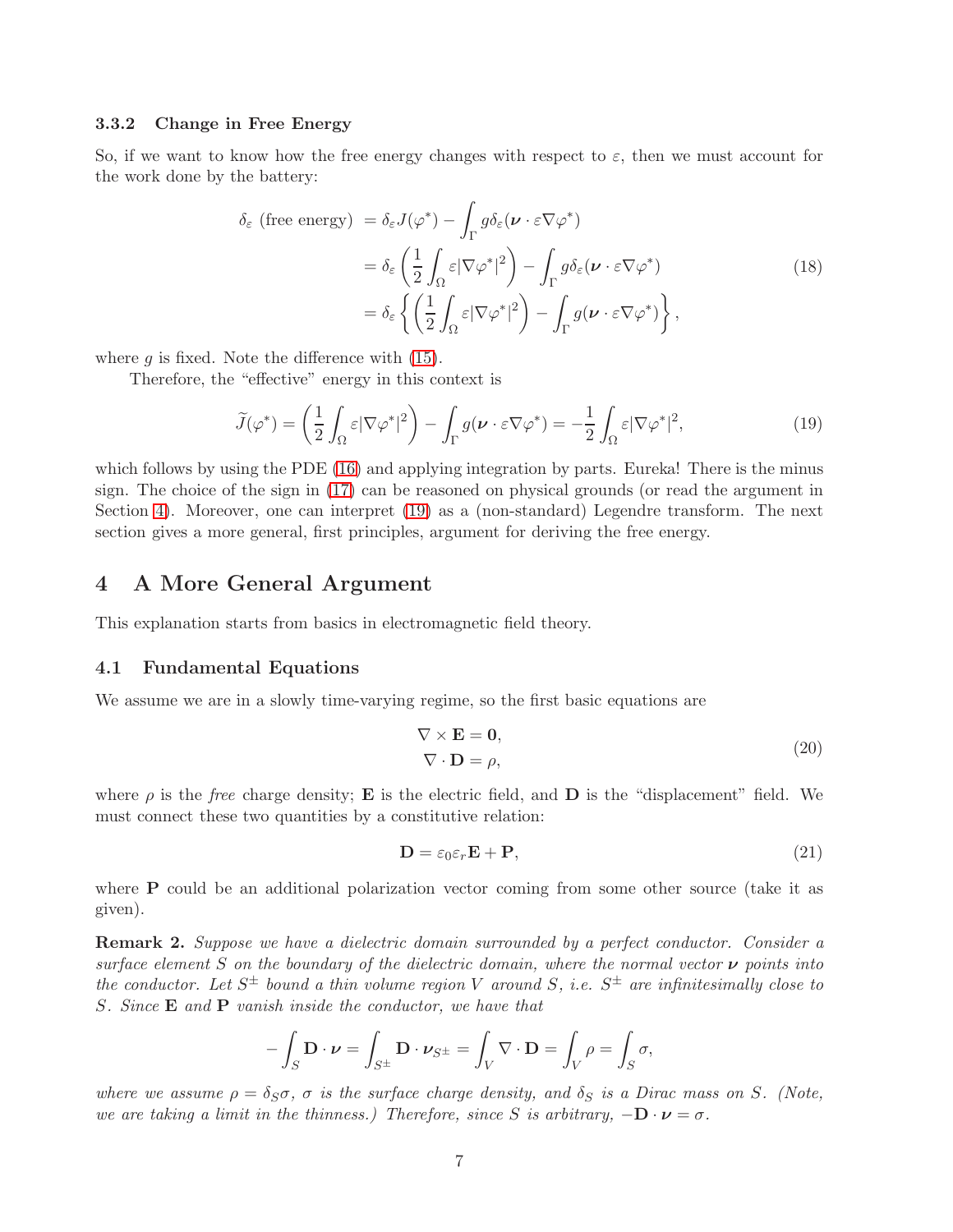Since  $\nabla \times \mathbf{E} = \mathbf{0}$ , there exists  $\varphi$  such that  $\mathbf{E} = -\nabla \varphi$ . Then, [\(20\)](#page-6-2), [\(21\)](#page-6-3) implies

$$
-\nabla \cdot (\varepsilon_0 \varepsilon_r \nabla \varphi - \mathbf{P}) = \rho, \text{ in } \Omega,
$$
\n(22)

on the dielectric domain  $\Omega$ ; again note that  $\rho$  is the free charge density. Moreover, we have  $\int_{\Omega} \rho = 0$ , because we assume that there are only internal dipole moments.

Now suppose we are in a situation where we can control the distribution of charge on the boundary and keep the system disconnected from anything else. In this case,

<span id="page-7-1"></span>
$$
\nabla \cdot \mathbf{D} \equiv -\nabla \cdot (\varepsilon_0 \varepsilon_r \nabla \varphi - \mathbf{P}) = \rho_B, \text{ in } \Omega,
$$
  
\n
$$
-\nu \cdot \mathbf{D} \equiv \nu \cdot \varepsilon_0 \varepsilon_r \nabla \varphi - \nu \cdot \mathbf{P} = \sigma, \text{ on } \Gamma,
$$
\n(23)

where  $\rho = \rho_B + \delta_\Gamma \sigma$ ,  $\sigma$  is a known surface free charge density, and  $\rho_B$  is the known bulk charge density which does not include a singular (concentrated) term on the boundary. This gives

$$
\int_{\Gamma} \sigma = -\int_{\Gamma} \nu \cdot \mathbf{D} = -\int_{\Omega} \nabla \cdot \mathbf{D} = -\int_{\Omega} \rho_B \quad \Rightarrow \quad \int_{\Omega} \rho_B + \int_{\Gamma} \sigma = 0,\tag{24}
$$

i.e. we have compatibility.

We emphasize that  $P$  must be considered in the distribution of charges (since it is from an external source) and is also fixed. In other words,

<span id="page-7-2"></span>
$$
-\nabla \cdot (\varepsilon_0 \varepsilon_r \nabla \varphi) = \rho_B - \nabla \cdot \mathbf{P}, \text{ in } \Omega,
$$
  

$$
\boldsymbol{\nu} \cdot \varepsilon_0 \varepsilon_r \nabla \varphi = \sigma + \boldsymbol{\nu} \cdot \mathbf{P}, \text{ on } \Gamma,
$$
 (25)

Similar to [\(24\)](#page-7-1), we must have  $\int_{\Omega} \rho_B + \int_{\Gamma} \sigma = 0$ . Since **P** is fixed, the potential is a function of  $\rho_B$ and  $\sigma: \varphi = \varphi(\rho_B, \sigma)$ .

Example. Suppose there is no free charge (except for the external spontaneous polarization). Then,

$$
-\nabla \cdot (\varepsilon_0 \varepsilon_r \nabla \varphi) = -\nabla \cdot \mathbf{P}, \text{ in } \Omega,
$$
  

$$
\boldsymbol{\nu} \cdot \varepsilon_0 \varepsilon_r \nabla \varphi = \boldsymbol{\nu} \cdot \mathbf{P}, \text{ on } \Gamma,
$$
 (26)

i.e.  $\varphi$  is completely determined (up to a constant) by **P**. If **P** = **0**, then  $\varphi$  is an arbitrary constant. Clearly, the energy should be zero in this case.

#### <span id="page-7-0"></span>4.2 Free Energy in the Fixed Boundary Charge Case

Recall that the energy of N discrete charges  $\{q_i\}_{i=1}^N$  is given by

<span id="page-7-3"></span>
$$
U = \frac{1}{2} \sum_{i=1}^{N} q_i \Phi(\mathbf{r}_i),
$$

where  $\Phi$  is the global potential induced by all the charges and  $\mathbf{r}_i$  is the location of charge  $q_i$ . Note the 1/2 is because of "double counting."

We can generalize this to the continuum setting by

$$
U = \frac{1}{2} \int_{\Omega} \rho \varphi = \frac{1}{2} \left[ \int_{\Omega} \tilde{\rho}_B \varphi + \int_{\Gamma} \tilde{\sigma} \varphi \right]
$$
  
= 
$$
\frac{1}{2} \left[ \int_{\Omega} (\rho_B - \nabla \cdot \mathbf{P}) \varphi + \int_{\Gamma} (\sigma + \nu \cdot \mathbf{P}) \varphi \right],
$$
 (27)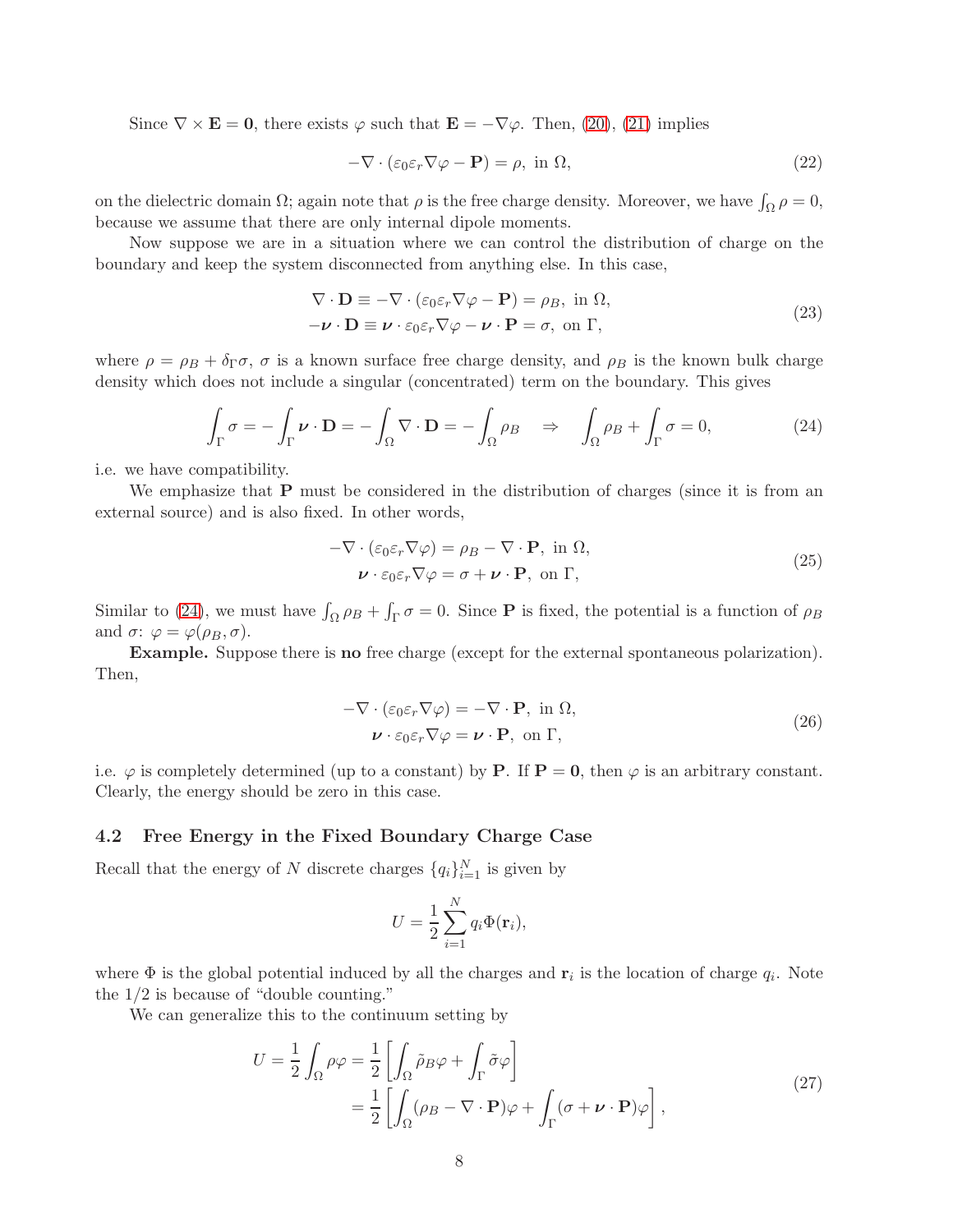where  $\tilde{\rho}_B = \rho_B - \nabla \cdot \mathbf{P}$  is the effective bulk charge and  $\tilde{\sigma} = \sigma + \nu \cdot \mathbf{P}$  is the effective surface charge.

We further note that  $\varphi$  solves [\(25\)](#page-7-2); thus, we can further manipulate [\(27\)](#page-7-3) with [\(25\)](#page-7-2) using integration by parts:

<span id="page-8-0"></span>
$$
U = \frac{1}{2} \left[ \int_{\Omega} -\nabla \cdot (\varepsilon_0 \varepsilon_r \nabla \varphi) \varphi + \int_{\Gamma} (\nu \cdot \varepsilon_0 \varepsilon_r \nabla \varphi) \varphi \right] = \frac{1}{2} \int_{\Omega} (\varepsilon_0 \varepsilon_r \nabla \varphi) \cdot \nabla \varphi
$$
  
= 
$$
\frac{1}{2} \int_{\Omega} \varepsilon_0 \varepsilon_r |\nabla \varphi|^2
$$
 (28)

which is the "standard" internal dielectric energy in  $\Omega$ . This is the thermo-dynamic potential (i.e. free energy) to use when controlling the boundary charge on a dielectric with a conductor surrounding it.

<span id="page-8-1"></span>**Remark 3.** Since  $\varphi$  solves [\(25\)](#page-7-2), then  $\varphi = \varphi(\rho_B, \sigma)$ . Hence, the free energy depends on  $\rho_B$  and  $\sigma$ :  $U = U(\rho_B, \sigma)$  when controlling the charge. If  $\rho_B$  never changes, then  $U = U(\sigma)$ . Note that U also (implicitly) depends on  $\Omega$  and  $\varepsilon_r$ .

#### 4.3 Free Energy When Fixing the Boundary Potential

In Section [4.2,](#page-7-0) the internal energy has  $\sigma$  as an *independent* control variable (note: that **P** is taken as fixed). For simplicity, we take  $\rho_B$  as a given fixed function.

We now need to find the potential energy function that has  $\varphi|_{\Gamma}$  (i.e. the boundary voltage) as an independent control variable. In other words, how does controlling the boundary voltage affect the free energy?

#### 4.3.1 Fixing the Boundary Potential

As noted earlier, fixing the boundary voltage is not possible without changing the isolated system. Something must be added to the original system. So, we add a voltage source (a reservoir of charge at a fixed potential  $g$ , which effectively adds another term to the energy  $(28)$ :

<span id="page-8-4"></span>
$$
\mathcal{A}(\sigma, g) = U(\sigma) - \int_{\Gamma} \sigma g \tag{29}
$$

where  $\int_{\Gamma} \sigma g$  accounts for the change in energy due to the change in charge on the boundary. Note: we keep  $\rho_B$  and **P** fixed. Again, we invoke the Legendre transform.

How do we know  $-\int_{\Gamma} \sigma g$  is the "correct thing to add?" We comment on this in Remark [4.](#page-9-0)

#### 4.3.2 Finding a New Equilibrium

Now that we have connected the voltage source, we let the new isolated system find its equilibrium given that g is fixed. In other words, the surface charge density  $\sigma$  will obtain a value dependent on g that achieves a stable equilibrium for  $A$ . Thus, the new thermo-dynamic potential is

<span id="page-8-3"></span><span id="page-8-2"></span>
$$
\widehat{U}(g) = \min_{\sigma} \mathcal{A}(\sigma, g),\tag{30}
$$

where we recall [\(28\)](#page-8-0) and Remark [3.](#page-8-1) In particular, let  $\varphi = \varphi(\sigma)$  solve [\(25\)](#page-7-2) (note that we keep  $\rho_B$ and P fixed).

Let  $\varphi' \equiv \varphi'(\sigma) := \delta_{\sigma} \varphi(\sigma) \cdot \xi$  ( $\xi$  is the perturbation of  $\sigma$ ); hence,  $\varphi'$  solves

$$
-\nabla \cdot (\varepsilon_0 \varepsilon_r \nabla \varphi') = 0, \text{ in } \Omega,
$$
  

$$
\nu \cdot \varepsilon_0 \varepsilon_r \nabla \varphi' = \xi, \text{ on } \Gamma.
$$
 (31)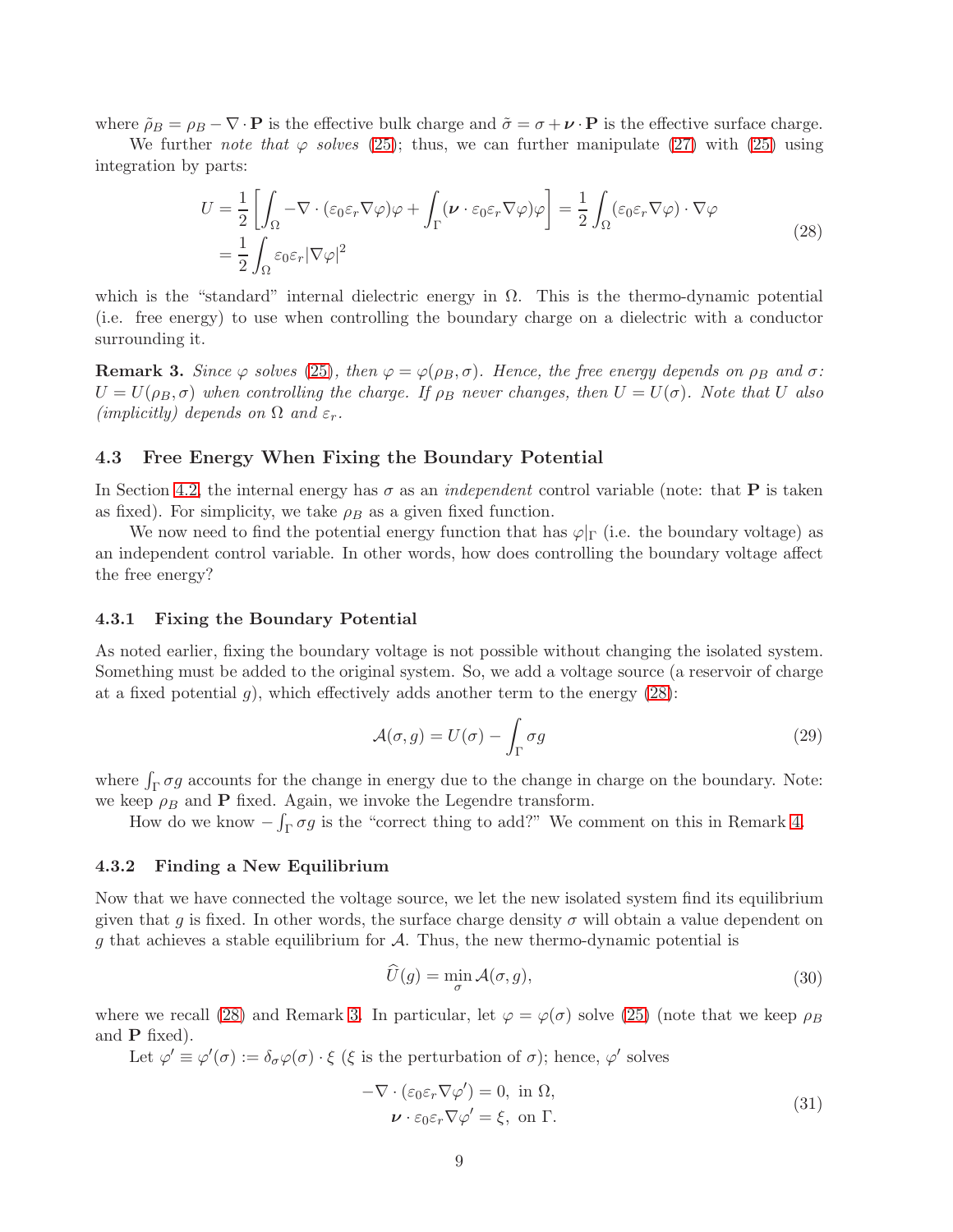Therefore, at equilibrium, for a given  $g$ , we must have

<span id="page-9-1"></span>
$$
\delta_{\sigma} \mathcal{A}(\sigma; \xi) = 0, \quad \forall \xi. \tag{32}
$$

Note that this equilibrium point is indeed a minimizer because  $U(\sigma)$  is convex in  $\sigma$  and the additional term is only linear in  $\sigma$ . Let  $\hat{\sigma}$  be the unique solution of [\(32\)](#page-9-1).

Computing [\(32\)](#page-9-1) explicitly, we get

$$
\int_{\Omega} \varepsilon_0 \varepsilon_r \nabla \varphi(\hat{\sigma}) \cdot \nabla \varphi' - \int_{\Gamma} \xi g = 0, \quad \forall \xi.
$$
\n(33)

Using [\(31\)](#page-8-2) and integrating by parts, we get

$$
\int_{\Omega} \underbrace{-\nabla \cdot (\varepsilon_0 \varepsilon_r \nabla \varphi')}_{=0} \varphi(\hat{\sigma}) + \int_{\Gamma} \underbrace{\nu \cdot (\varepsilon_0 \varepsilon_r \nabla \varphi')}_{= \xi} \varphi(\hat{\sigma}) - \int_{\Gamma} \xi g = 0, \quad \forall \xi,
$$
\n(34)

and so

$$
\int_{\Gamma} \xi(\varphi(\hat{\sigma}) - g) = 0, \quad \forall \xi,
$$
\n(35)

which implies that  $\varphi(\hat{\sigma}) = g$  on  $\Gamma$ , i.e. the solution  $\varphi(\hat{\sigma})$  of [\(25\)](#page-7-2) that corresponds to the minimizer  $\hat{\sigma}$  in [\(30\)](#page-8-3) must also solve

<span id="page-9-2"></span>
$$
-\nabla \cdot (\varepsilon_0 \varepsilon_r \nabla \varphi) = \rho_B - \nabla \cdot \mathbf{P}, \text{ in } \Omega,
$$
  

$$
\varphi = g, \text{ on } \Gamma.
$$
 (36)

<span id="page-9-0"></span>**Remark 4.** If we had chosen a different form for [\(29\)](#page-8-4), i.e. replace  $\int_{\Gamma} \sigma g$  with something else, then we would have derived a different PDE than  $(36)$ . Since we know a priori the PDE that should be satisfied (with boundary potential fixed), the above argument justifies the form of [\(29\)](#page-8-4).

#### 4.3.3 A New Thermo-dynamic Potential

Going back to  $(29)$ ,  $(30)$  and using  $(25)$ , we find that

$$
\widehat{U}(g) = \frac{1}{2} \int_{\Omega} \varepsilon_0 \varepsilon_r |\nabla \varphi|^2 - \int_{\Gamma} \nu \cdot (\varepsilon_0 \varepsilon_r \nabla \varphi - \mathbf{P}) \underbrace{g}_{=\varphi}, \tag{37}
$$

where  $\varphi \equiv \varphi(g)$  solves [\(36\)](#page-9-2). Next, using (36) and integration by parts, we can see the minus sign coming in. The final result is

$$
\widehat{U}(g) = \frac{1}{2} \int_{\Omega} \varepsilon_0 \varepsilon_r |\nabla \varphi|^2 + \int_{\Omega} -\nabla \cdot (\varepsilon_0 \varepsilon_r \nabla \varphi - \mathbf{P}) \varphi - \int_{\Omega} (\varepsilon_0 \varepsilon_r \nabla \varphi - \mathbf{P}) \cdot \nabla \varphi \n= -\frac{1}{2} \int_{\Omega} \varepsilon_0 \varepsilon_r |\nabla \varphi|^2 + \int_{\Omega} \mathbf{P} \cdot \nabla \varphi + \int_{\Omega} \rho_B \varphi.
$$
\n(38)

**Remark 5.** Define the following functional  $J(\varphi)$  for all  $\varphi$  (sufficiently smooth) such that  $\varphi|_{\Gamma} = g$ :

$$
J(\varphi) = \frac{1}{2} \int_{\Omega} \varepsilon_0 \varepsilon_r |\nabla \varphi|^2 - \int_{\Omega} \mathbf{P} \cdot \nabla \varphi - \int_{\Omega} \rho B \varphi,
$$
 (39)

where **P** and  $\rho_B$  are treated as given functions, and note that  $\widehat{U}(g) = -J(\varphi(g))$ .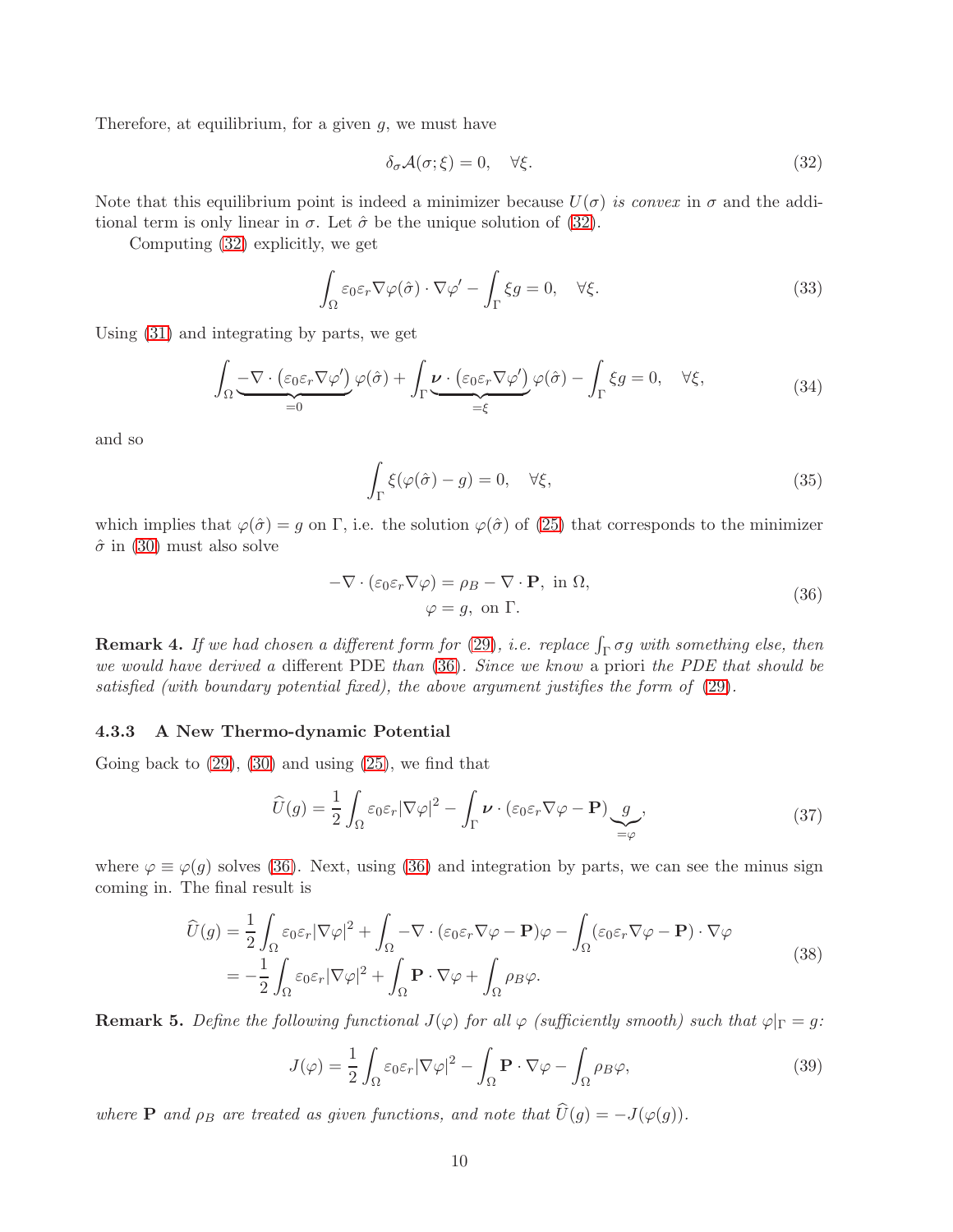Computing the variational derivative, we get

$$
\delta_{\varphi} J(\varphi; \eta) = \int_{\Omega} \varepsilon_0 \varepsilon_r \nabla \varphi \cdot \nabla \eta - \int_{\Omega} \mathbf{P} \cdot \nabla \eta - \int_{\Omega} \rho B \eta, \tag{40}
$$

where  $\eta|_{\Gamma} = 0$  (i.e. we cannot change the value of  $\varphi$  on  $\Gamma$ ). Integrating by parts, and setting equal to zero, we get

<span id="page-10-1"></span>
$$
\delta_{\varphi} J(\varphi; \eta) = \int_{\Omega} \left[ -\nabla \cdot (\varepsilon_0 \varepsilon_r \nabla \varphi - \mathbf{P}) - \rho_B \right] \eta = 0, \tag{41}
$$

for all η that vanish on Γ. The only possibility for [\(41\)](#page-10-1) to be true is that  $\varphi$  solves [\(36\)](#page-9-2).

Therefore, it seems that the correct thermodynamic potential to use (when the boundary voltage is fixed) is always given by  $-J(\varphi)$ , where J is the convex functional whose Euler-Lagrange equation is the electro-static PDE, and  $\varphi$  solves the electro-static PDE.

We conclude by noting that  $\hat{U}$  depends on g,  $\varepsilon_r$ , **P**, and the domain  $\Omega$ . There is no dependence on  $\varphi$  because  $\varphi$  solves [\(36\)](#page-9-2), which depends on  $g$ ,  $\varepsilon_r$ , **P**, and the domain  $\Omega$ .

# <span id="page-10-0"></span>5 Fixing a General Boundary Quantity

In order to better motivate the advantage of the modeling approach above, we will fix a "general" function of charge. The modified energy [\(29\)](#page-8-4) is similar to before:

<span id="page-10-3"></span>
$$
\mathcal{A}(\sigma) = U(\sigma) - \int_{\Gamma} \Psi(\sigma),\tag{42}
$$

where  $\Psi(\sigma)$  is the energy (density) of the charge  $\sigma$  on the boundary. Note that  $\sigma \equiv (\nu \cdot \varepsilon_0 \varepsilon_r \nabla \varphi) - \mathbf{P} \cdot \nu$ (boundary charge).

So, we want to minimize:

$$
\widehat{U} = \min_{\sigma} \mathcal{A}(\sigma),\tag{43}
$$

where  $\hat{U}$  depends on  $\Psi$ , and  $\varphi = \varphi(\sigma)$  solves [\(25\)](#page-7-2), and recall [\(31\)](#page-8-2).

Therefore, at equilibrium, we must have

<span id="page-10-2"></span>
$$
\delta_{\sigma} \mathcal{A}(\sigma; \xi) = 0, \quad \forall \xi. \tag{44}
$$

We assume this equilibrium point is indeed a minimizer because  $U(\sigma)$  is convex in  $\sigma$  and we assume the term  $\Psi(\sigma)$  does not destroy this. Let  $\hat{\sigma}$  be the unique solution of [\(44\)](#page-10-2).

Computing [\(44\)](#page-10-2) explicitly, we get

$$
\int_{\Omega} \varepsilon_0 \varepsilon_r \nabla \varphi(\hat{\sigma}) \cdot \nabla \varphi' - \int_{\Gamma} \Psi'(\hat{\sigma}) \xi = 0, \quad \forall \xi.
$$
\n(45)

Now do integration by parts as we did before,

$$
\int_{\Omega} \underbrace{-\nabla \cdot (\varepsilon_0 \varepsilon_r \nabla \varphi')}_{=0} \varphi(\hat{\sigma}) + \int_{\Gamma} \underbrace{\nu \cdot (\varepsilon_0 \varepsilon_r \nabla \varphi')}_{= \xi} \varphi(\hat{\sigma}) - \int_{\Gamma} \Psi'(\hat{\sigma}) \xi = 0, \quad \forall \xi,
$$
\n(46)

and so

$$
\int_{\Gamma} \left( \varphi(\hat{\sigma}) - \Psi'(\hat{\sigma}) \right) \xi = 0, \quad \forall \xi.
$$
\n(47)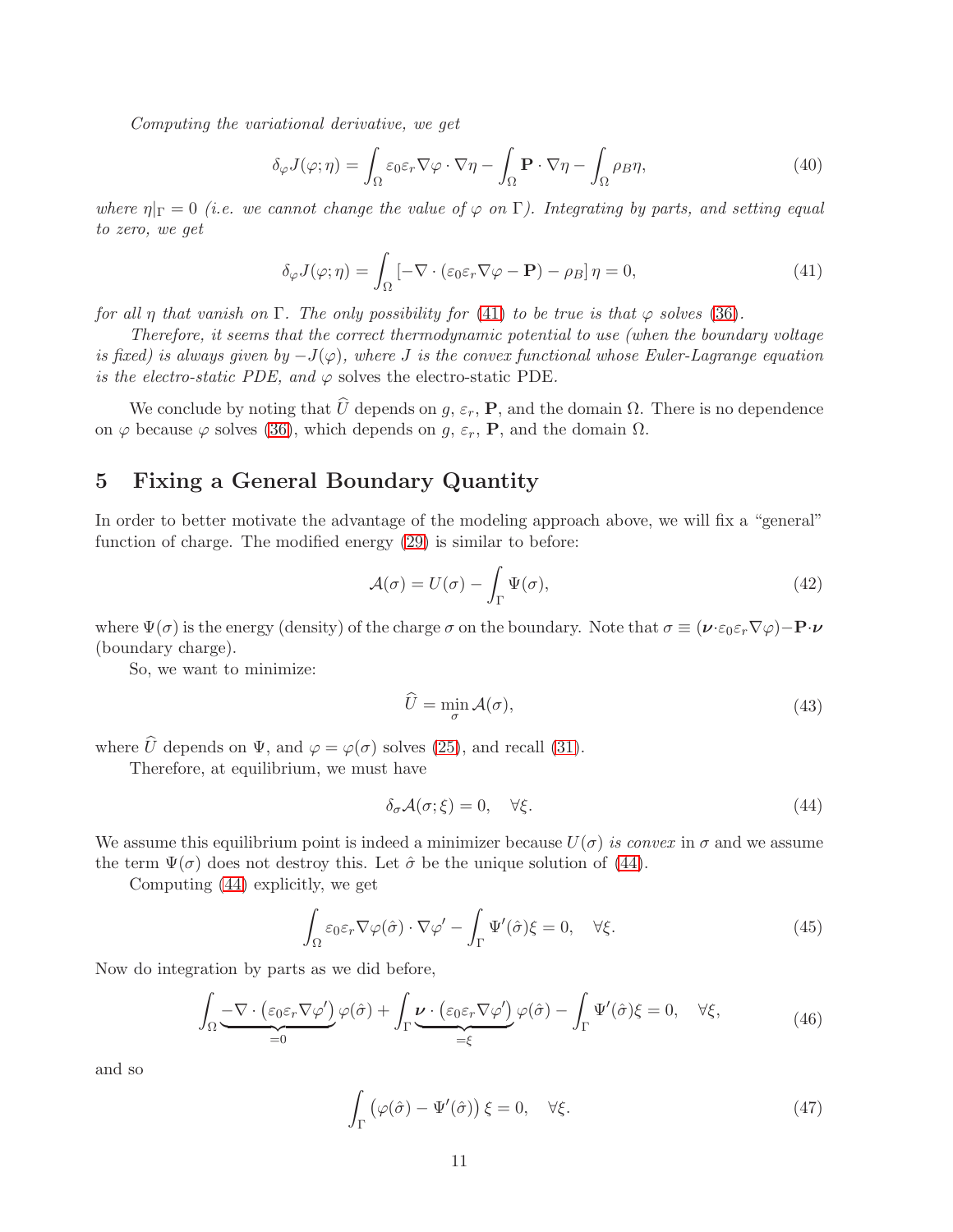This implies that  $\varphi(\hat{\sigma})$  solves

$$
-\nabla \cdot (\varepsilon_0 \varepsilon_r \nabla \varphi) = \rho_B - \nabla \cdot \mathbf{P}, \text{ in } \Omega,
$$
  

$$
\varphi - \Psi' (\nu \cdot \varepsilon_0 \varepsilon_r \nabla \varphi - \mathbf{P} \cdot \nu) = 0, \text{ on } \Gamma,
$$
 (48)

whose boundary condition is a kind of non-linear Robin condition.

**Example.** Suppose  $\Psi(\sigma) = \sigma g$ , where g is a given fixed function. Then, the boundary condition reduces to

$$
\varphi = g, \text{ on } \Gamma,
$$

which was the case we presented in Section [4.](#page-6-0)

**Example.** Suppose  $\Psi(\sigma) = -\sigma^2/2$ . In this case, the boundary condition reduces to

$$
\varphi + \nu \cdot \varepsilon_0 \varepsilon_r \nabla \varphi = \mathbf{P} \cdot \nu, \text{ on } \Gamma,
$$

which is a standard linear Robin boundary condition. Note that the choice of Ψ here ensures that [\(42\)](#page-10-3) is convex in  $\sigma$ .

# <span id="page-11-0"></span>6 Conclusion

We have presented a complete derivation of electrical energy for a distributed dielectric system. It is our hope that this discussion has demystified the "minus sign" in the electrical energy.